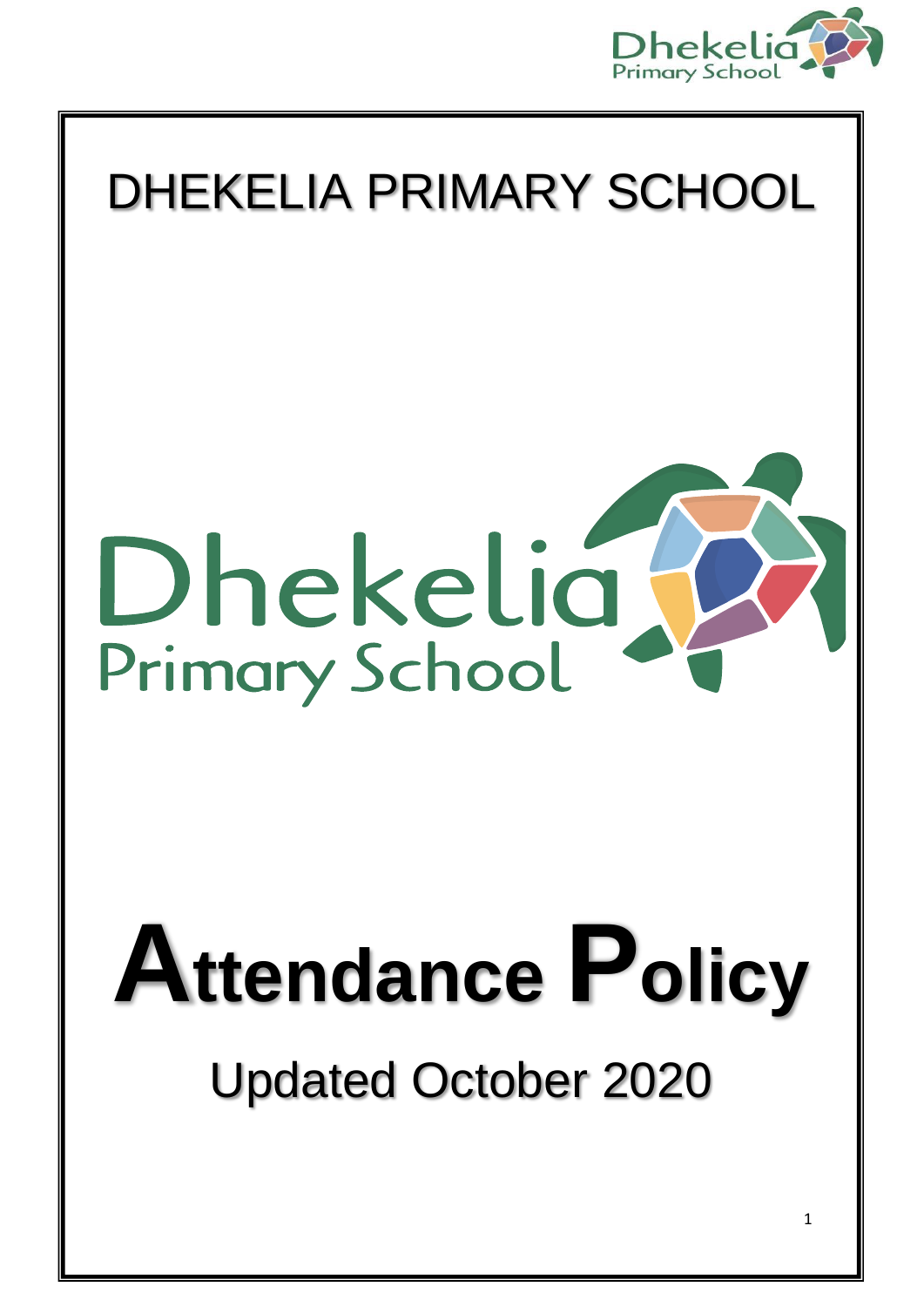

# **School Attendance Policy**

#### **Principles**

We believe high levels of attendance and a punctual start to the school day are important to all children. Our aim is to ensure that every pupil has access to the full time education to which they are entitled and as a result achieve their full potential. We recognise the link between attendance and good learning and endeavour to work in partnership with all parents and carers to uphold and reinforce this message to impact on the outcomes for our pupils. As a school we will encourage parents and carers to ensure that their child achieves maximum possible attendance and that any problems that prevent this are identified and acted on promptly.

Our policy is founded on our core values of happiness, compassion, respect, responsibility, achievement and independence.

#### **Safeguarding**

Dhekelia Primary School fully recognises the responsibility it has under section 175 of the Education Act 2002 to have arrangements in place to safeguard and promote the welfare of children.

Through their day-to-day contact with pupils and direct work with families, staff at the school play a crucial role in noticing indicators of possible abuse or neglect and referring them to SSAFA, and Senior Educational Social Worker, Pupil and Family Services.

#### **Legal Requirements**

The law (The Education Act 1996 & Pupil Registration Regulations 2013) requires all schools to record the attendance of each pupil at the start of both the morning and afternoon sessions.

Schools should follow up on absences to:

- Ascertain the reason;
- Ensure the proper safeguarding action is taken;
- Identify whether the absence is authorised or unauthorised;
- Identify the correct code to use before entering it on the school's electronic register.

The Government expects:

- Parents/carers to perform their legal duty by ensuring their children attend school regularly and arrive to school on time.
- Schools and local authorities to:
- Promote good attendance and reduce absence, including persistent absence; -Ensure every pupil has access to full-time education to which they are entitled;
- Act early to address patterns of absence.

Our Home-school agreement informs parents/carers that we expect them to:

- Ensure regular school attendance and be aware of their legal responsibilities;
- Ensure that their child arrives at school punctually and prepared for the school day;
- Ensure that they contact the school daily of any absence;
- Notify school immediately of any changes to emergency contact details.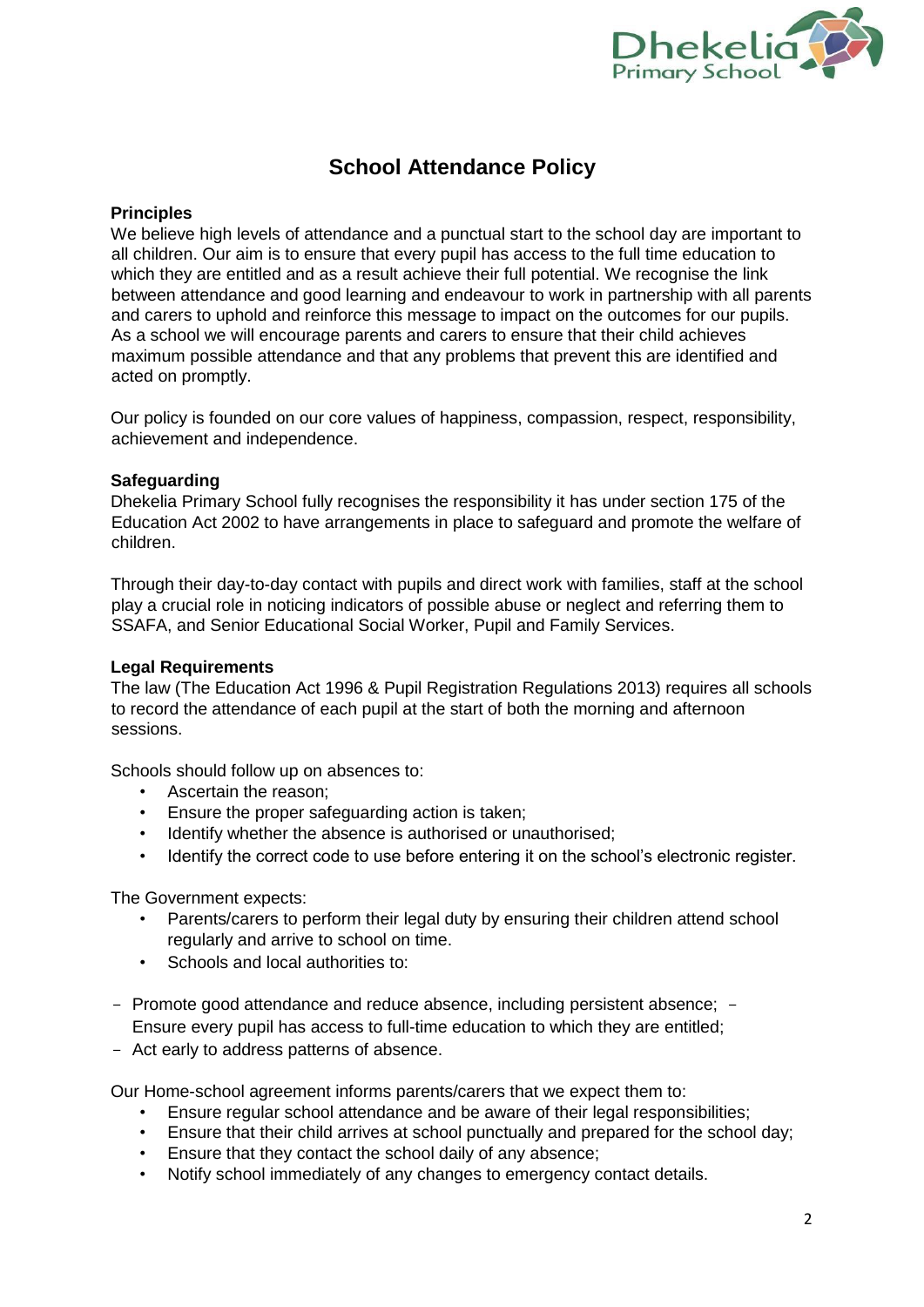

As a school we will:

- Provide a welcome atmosphere;
- Provide a safe learning environment;
- Keep regular and accurate records of attendance and punctuality; monitor individual child's attendance and punctuality;
- Contact parents when a child fails to attend and where no message has been received to explain the absence;
- Encourage good attendance and punctuality through a system of reward and recognition;
- Inform parents of their child's attendance and punctuality on the termly report format and when an absence request is submitted;
- Ensure that this policy and the schools' procedures for absence requests are published and accessible on our school website.

## **Registers, Punctuality and Lateness**

Punctuality to school is crucial. Lateness into school causes disruption to that individual's learning and to that of the other pupils in the class. It is paramount therefore that all pupils arrive at school on time.

Parents should refer to the school prospectus which they will be given on admission, and is also available on the website, for full details regarding school timings for different phases.

#### **School Gates**

School gates open at 0745 in the morning and will be locked at 1500 in the afternoon. It is the responsibility of the School Caretaker to ensure that gates are unlocked/locked at the times stated.

#### **Foundation Stage 1**

All Foundation Stage 1 children should arrive at school promptly for the start of their allocated three hour session. The register will be open between 0800-0805. If a child arrives after this time they will be marked late in the register.

#### **Foundation Stage 2 and Key Stage 1**

All Key Stage 1 and Foundation Stage 2 children should arrive at school between 0745 and 0755 when the bell will signal the start of their school day. **Registration in Key Stage 1 and Foundation Stage 2 will close at 0800.** 

Any child arriving after 0800 will be marked as late in the register and receive an **L** code in the register.

## **Key Stage 2**

All Key Stage 2 children should arrive at school between 0745-0755 when the register will open. Children in Key Stage 2 must go straight into class on arrival ready for an 0755 registration. **Registration for Key Stage 2 will close at 0755.** 

Any child arriving after 0800 will be marked as late and receive an **L** code in the register.

If a child arrives at school after the close of registration they should be escorted by their parent to the school office and sign in to the late book stating the reason for the lateness and the time. If a child is more than half an hour later than the opening time for registration then they will receive a **U** code in the register. A **U** code equates to an unauthorised absence for that session and will count towards their annual attendance which will be reported on the child's annual school report.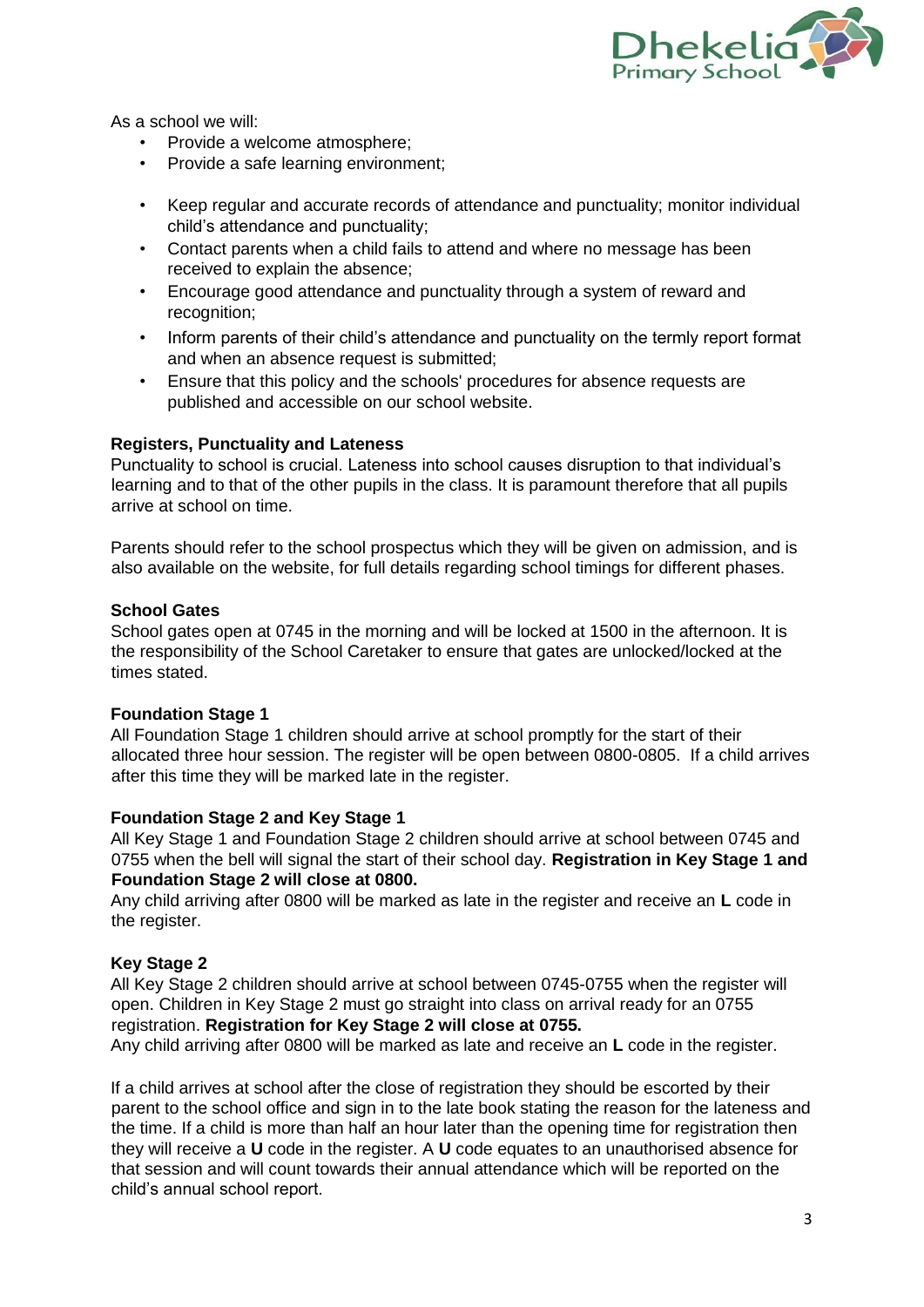

#### **Persistent Lateness**

The school follows a three step system for children who are persistently late:

Step 1 - When a child is considered to be persistently late (this is at the discretion of their class teacher, the school Attendance Officer and/or the head teacher) then the school will send a letter to the parents/carers informing them of their child's persistent lateness and the school's concerns.

Step 2 - If a child continues to be persistently late the school will send a second letter to the parents/carers requesting a meeting to discuss the matter and see if there are any ways in which the school can help.

Step 3 - In the event that the child's punctuality still does not improve then the school will refer the matter to the relevant Unit Welfare or Head of Establishment.

#### **Other Reasons for Absence**

From time to time children need to be absent from school for other reasons such as medical appointments. Such absences usually only take up part of a day. School should be informed of such absences in writing in advance and children should be brought in to school for morning registration and back to school straight after the appointment. Every effort should be made to arrange medical appointments outside school hours where possible. If it is necessary for a child to be out of school for this reason the child should be returned to school directly after the appointment.

If a parent informs school that their child has a medical appointment first thing in the morning i.e. between 0800 – 0830 then the appropriate code will be recorded in the register to indicate this.

Unauthorised absences are those which the school does not consider reasonable and for which no "leave" has been given. This type of absence can lead to the school informing the chain of command of concerns; if a child fails to attend school regularly, without lawful excuse, the parent will be guilty of an offence and may face disciplinary action.

#### **Authorised Absences**

Every half-day absence from school has to be classified by the school (not by the parents), as either **authorised** or **unauthorised.** This is why information about the cause of any absence is always required.

Parents/carers should notify the school before 0830 on the first school day of his/herchild's absence from school. If any child is absent and the school has not been notified, the home liaison clerk will call the family. In the event that contact could not be made the home liaison clerk will record this on the register. If there are any child welfare / safety concerns then the matter may be referred to the Unit Welfare team and/or Social Services. Examples of authorised absences are:

- Illness;
- Religious observance by the religious body to which the child's family belongs;

Absences allowed by the school. These would usually include:

- medical appointments;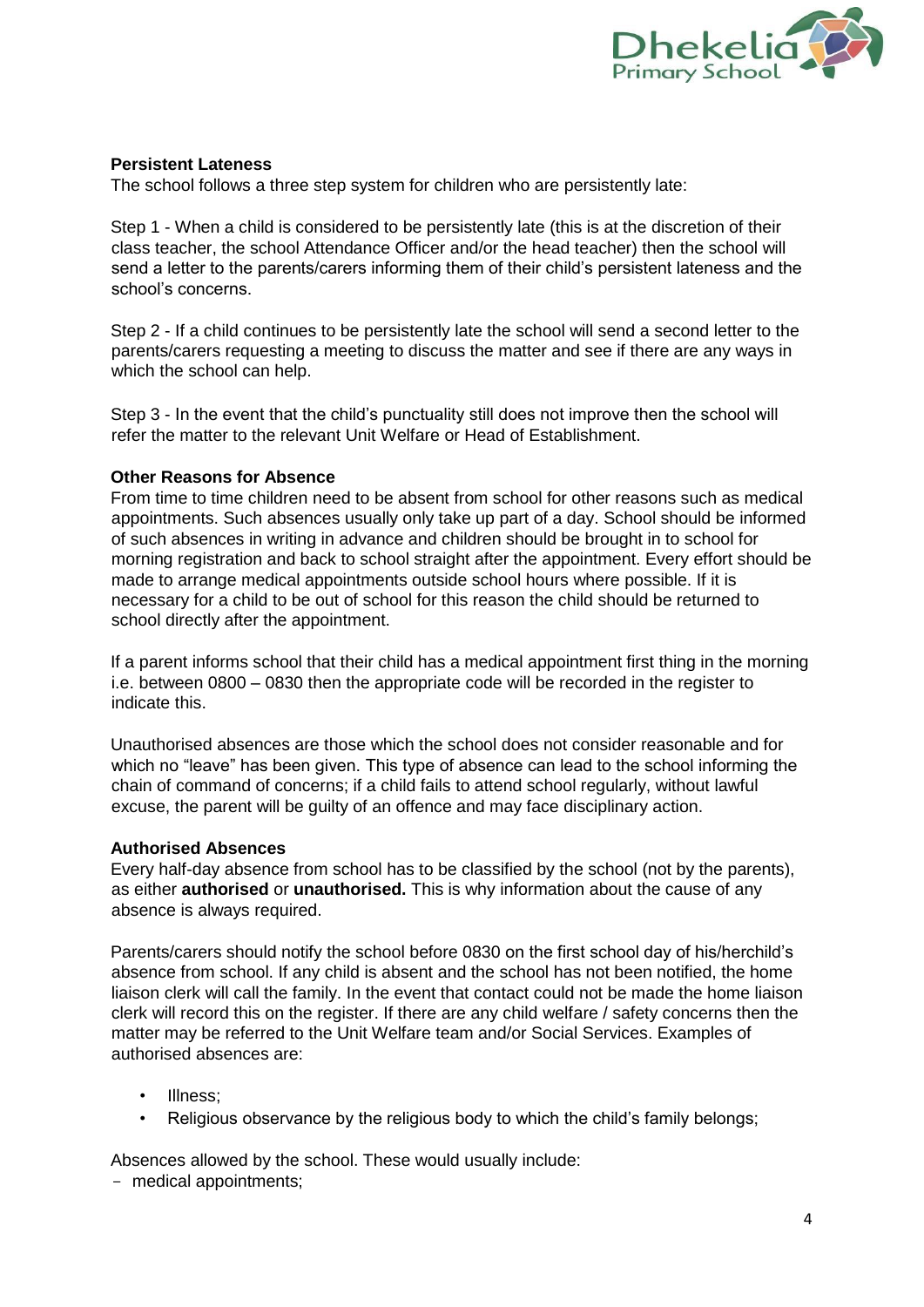

- exclusions;

- extreme family emergencies/occasions such as bereavement.

# **Holidays During Term Time**

In April 2013 the government issued amendments to 'The Education (Pupil Registration) (England) Regulations 2006. These amendments came into force on 1 September 2013. The amendments make it clear that head teachers may not grant any leave of absence during term time unless there are 'exceptional circumstances'. Therefore our school will only authorise holidays in line with these regulations. Exceptional circumstance will only be agreed very rarely.

Parents should apply by completing the form available from the school office or through our website if they are considering a holiday in term time. All requests must be signed by the Unit Welfare Team before being submitted to the school. This should be done at least 3 weeks before the holiday is planned. The school will consider the request and let parents know in writing whether it has been authorised.

## **Unauthorised Absences**

Examples of unauthorised absences are:

- Parents/carers keeping children off school unnecessarily;
- Truancy;
- Unexplained absences;
- Children who arrive at school too late to get a mark:
- Looking after other children/ birthdays or staying home with visitors;
- Day trips or holidays in term time not authorised by the school.

Whilst any child may be off school because of illness, sometimes they can be reluctant to attend school. Any problems with regards to attendance are best sorted out between the school, parents and the child. If a parent thinks their child is reluctant to attend school then we will work with that family to understand the root problem.

## **Persistent Absenteeism (PA)**

A pupil becomes a 'persistent absentee' when they miss 10% or more schooling across the school year for whatever reason. Absence at this level is doing considerable damage to a child's education and we need parent's fullest support and co-operation to tackle this. We monitor all absences and the reasons given thoroughly. Any case that is seen to have reached PA mark or is at risk of moving towards that mark is given priority and we will seek to take action immediately.

Joint Services Publication (JSP) 342, Chapter 4, Paragraph 4.1 states that: 'It is the duty of the parent of a child of compulsory school age to ensure that that child receives efficient fulltime education. Failure to ensure that a child of school age receives efficient education will be referred to the Commanding Officer where the parent is a member of the Services or to the parent's Head of Establishment in the case of other entitled persons.'

## **Monitoring**

The School Governance Committee (SGC) is responsible for monitoring the impact of this policy and the head teacher will report attendance figures termly as part of their report to governors.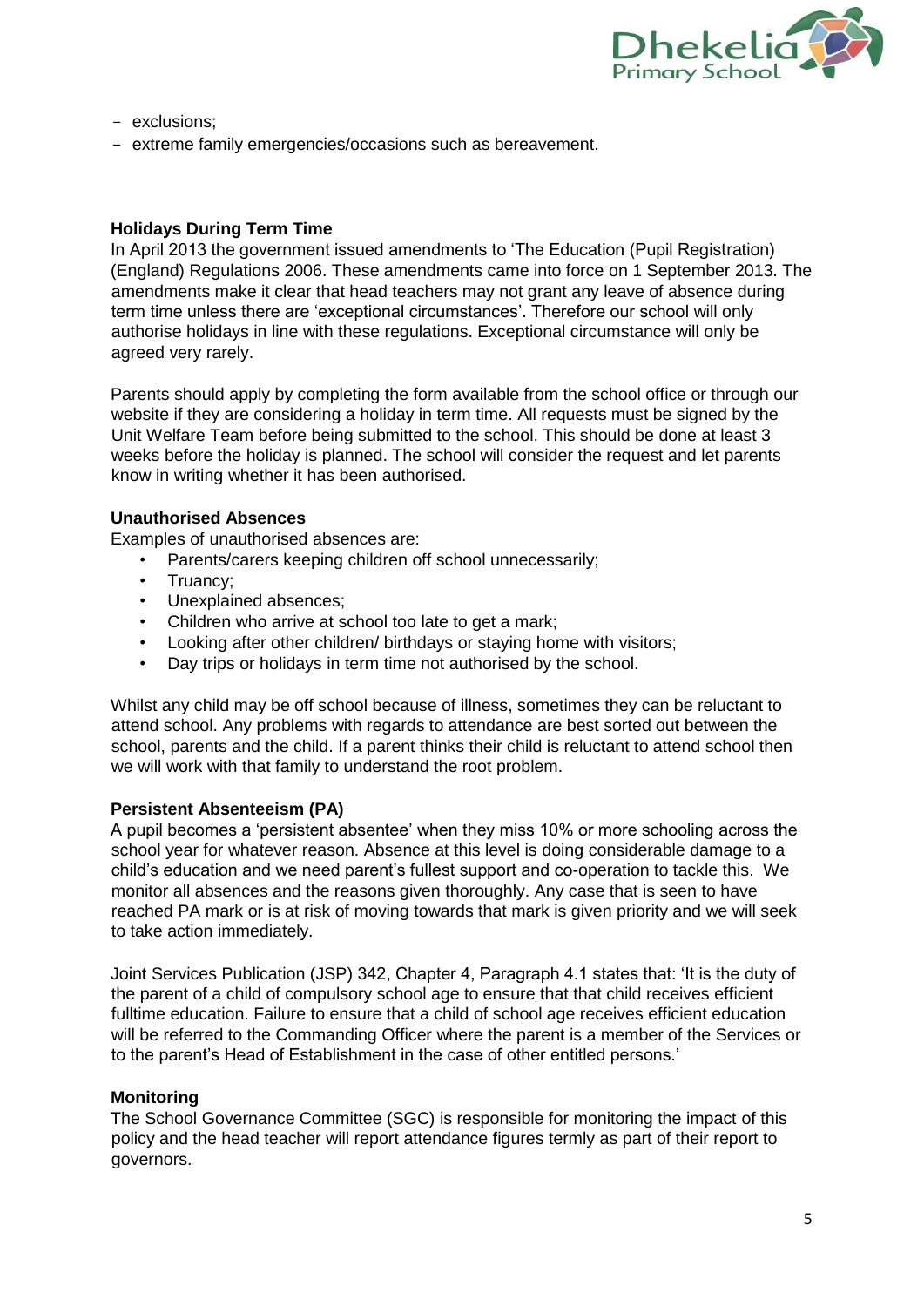

This policy has been written with reference to the following:

- The schools core values;
- The Education Act (1996);
- Pupil registration regulations (2013);
- School attendance departmental advice for maintained schools (October 2014);
- DCYP Policy Directive Attendance in MOD Schools (September 2016).

## **Summary of procedures to promote good attendance/punctuality:**

| <b>Daily Procedures</b>         | By whom         | Outcomes/action               |
|---------------------------------|-----------------|-------------------------------|
| Parents ensure pupils arrive    | Parents/carers  |                               |
| at school on time               |                 |                               |
| Parents inform the school by    | Parents/carers  | Home liaison clerk to follow  |
| 0830 if their child is absent   |                 | up and update registration    |
| that day                        |                 | codes                         |
| Pupils arriving later to school | Pupils/parents  | Absence mark on the school    |
| are registered in school office |                 | <b>Information Management</b> |
| late book                       |                 | System (Integris) by Home     |
|                                 |                 | <b>Liaison Clerk</b>          |
| Teachers record attendance      | Teachers        | Teacher responsible for       |
| in paper register.              |                 | taking register promptly      |
| Attendance recorded on          |                 |                               |
| schools Information             | <b>HL Clerk</b> |                               |
| <b>Management System</b>        |                 |                               |
| First day absence phone         | <b>HL Clerk</b> | HL Clerk updates attendance   |
| calls are made to ask           |                 | codes                         |
| parents about their child's     |                 |                               |
| unexplained absence for that    |                 |                               |
| day                             |                 |                               |

| Weekly procedures                                                                                  | By whom          | Outcomes/action                                                                          |
|----------------------------------------------------------------------------------------------------|------------------|------------------------------------------------------------------------------------------|
| Attendance/punctuality<br>statistics produced by year<br>group                                     | <b>HL Clerk</b>  | Monitor attendance                                                                       |
| Attendance statistics shared<br>on school newsletter -<br>Grapevine                                | School secretary | Parents able to see which<br>class(es) have been<br>successful with their<br>attendance  |
| Absence codes for individual<br>pupils are updated using<br>Integris to show reason for<br>absence | <b>HL Clerk</b>  | Information provided here is<br>used to provide targeted<br>interventions as appropriate |

| Half termly and termly<br>procedures | By whom | Outcomes/action |
|--------------------------------------|---------|-----------------|
| Analyse attendance                   | HT      |                 |
| punctuality to monitor trends        |         |                 |
| and progress                         |         |                 |